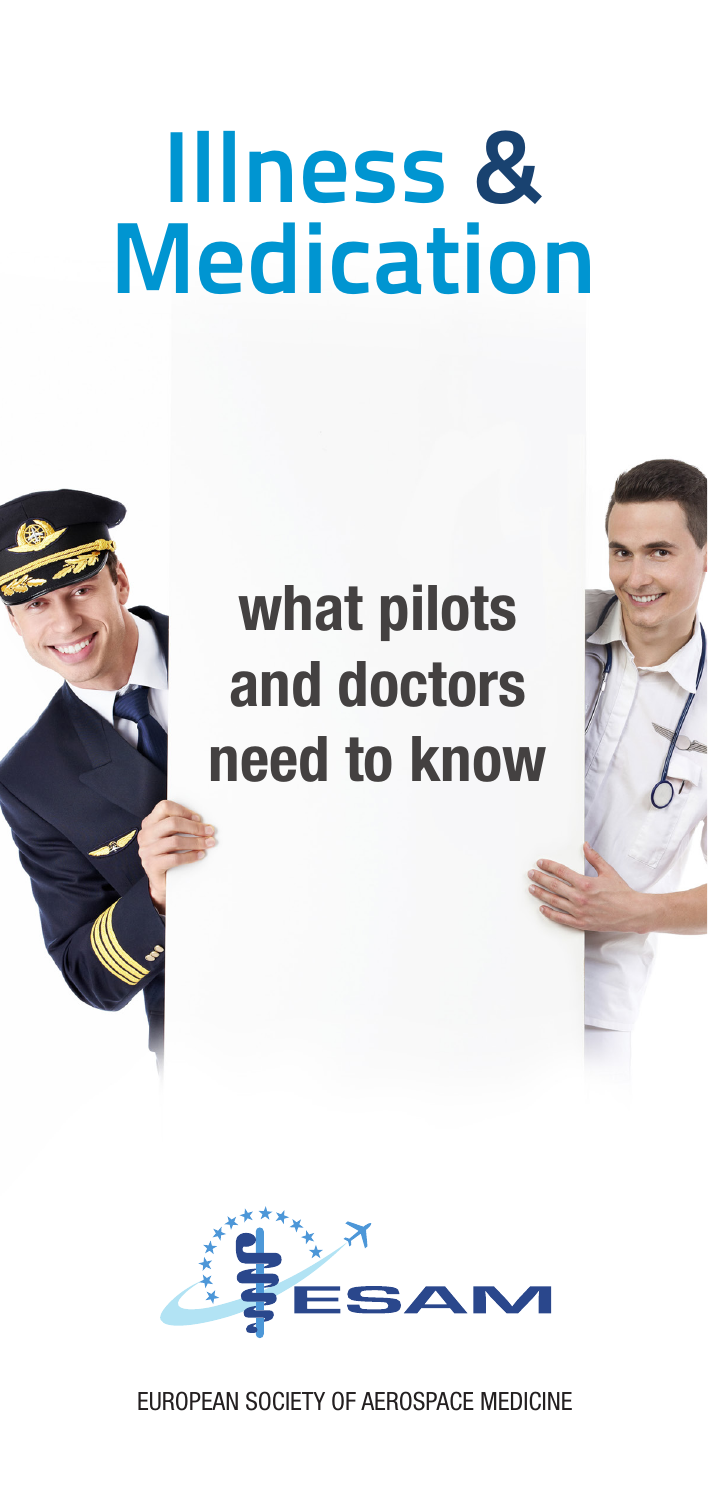# **Illness & Medication**

#### what pilots and doctors need to know

Any medication can cause side effects, some of which may impair the flying performance of pilots.

Equally, symptoms of colds, sore throats, abdominal upsets, or painful ailments may distract pilots and degrade their performance whilst on duty. The symptoms may be compounded by the side effects of the medication prescribed or bought over the counter and this combination may be degrading a pilot's performance and lead to incapacitation.

All lists of aeromedical 'approved' drugs will be inevitably incomplete and out of date at the day they are published. Therefore, this leaflet describes some basic principles that may enable pilots and their treating doctors to assist each other in preventing the use of medication that may degrade flying performance and impact flight safety.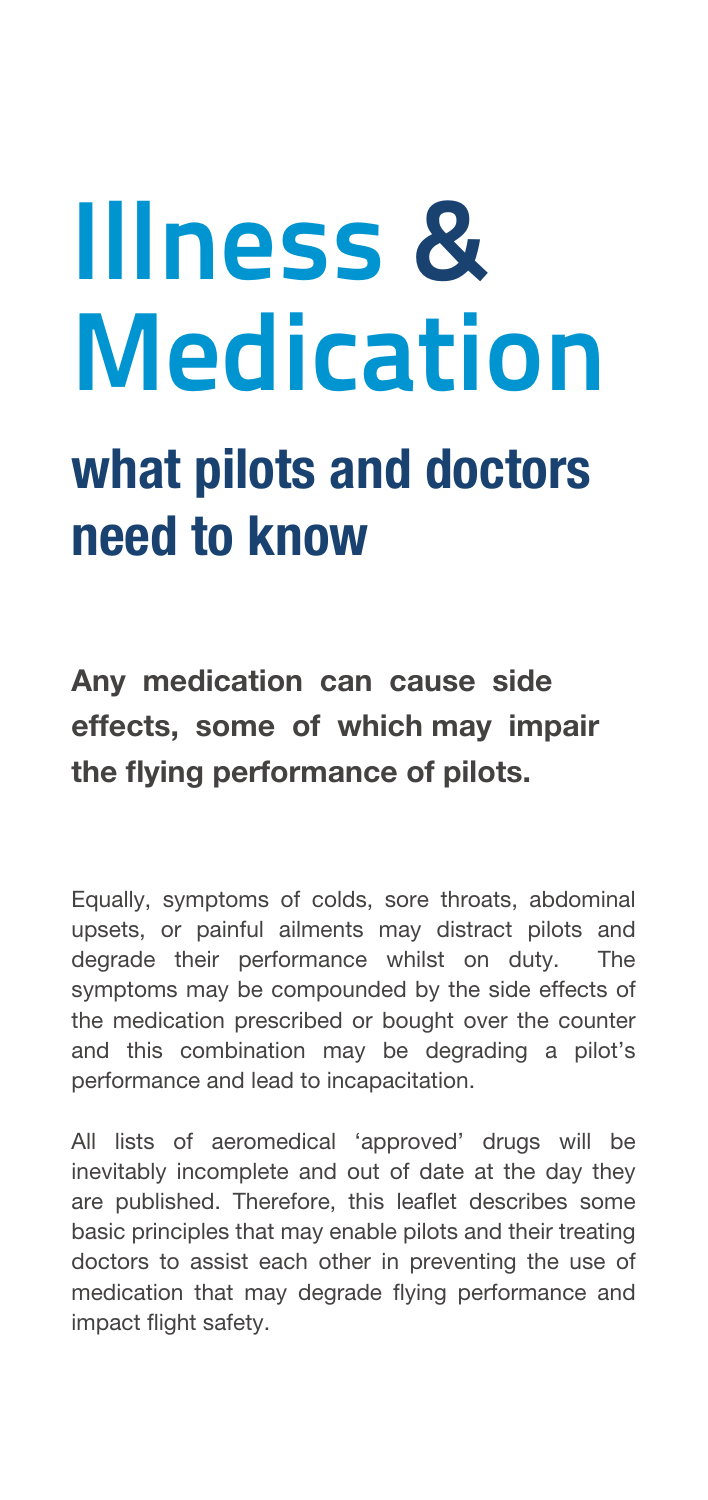### what the **PILOT** needs to know

**ANTI** 

Have a critical attitude to any kind of medication, whether prescribed, or bought without prescription. Be cautious about purchasing any medication via the Internet which is well known for impure and dubious substances.

Tell any doctor you consult that you are a pilot. Describe your job and explain why optimal physical and mental fitness is paramount for the safe performance of your flying duties.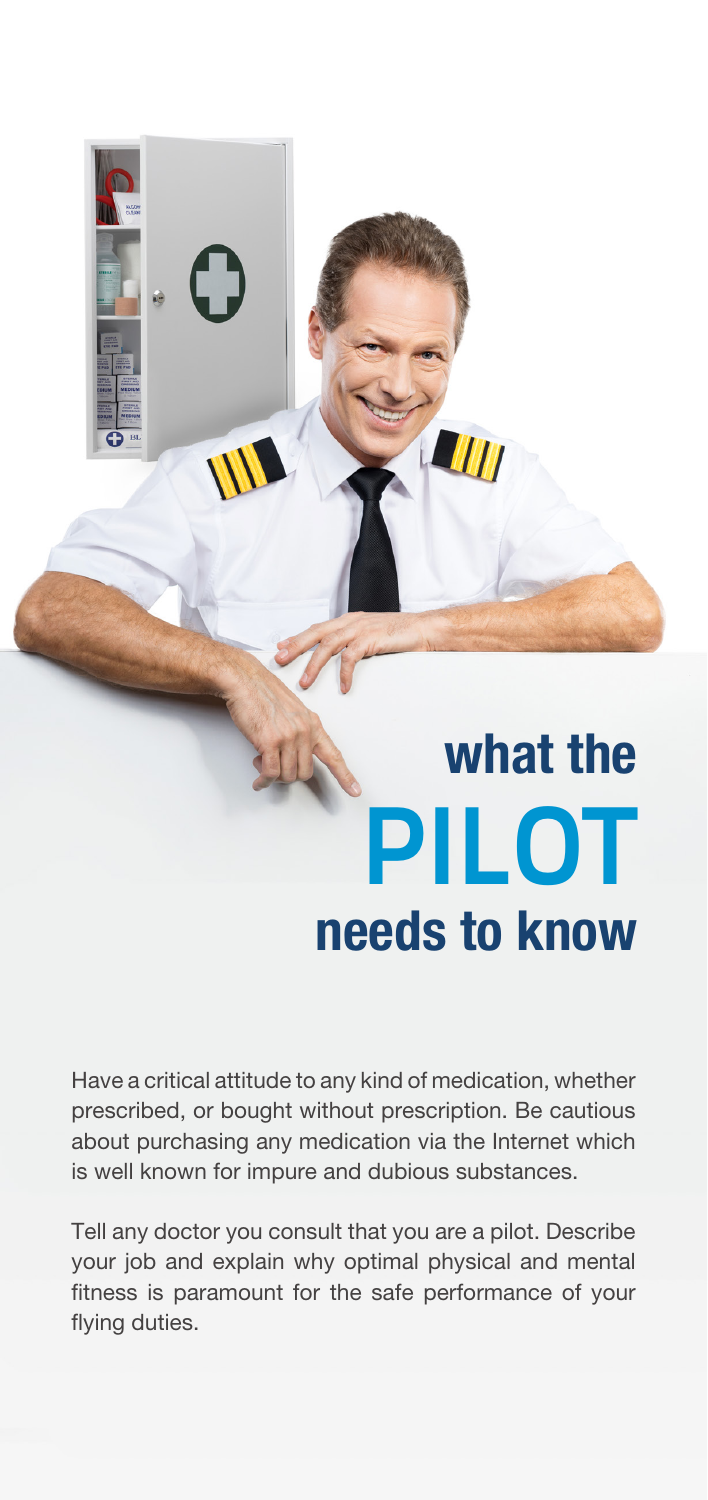Ask your doctor about the effects of your illness and medication on your professional performance, fitness to fly, and incapacitation risk.

Inform your treating doctor to call your aeromedical examiner (AME) when she/he is uncertain about the effects of the medication on your fitness to fly.

If you have any questions about medication or health conditions regarding flight safety in the period between your flight medicals: CALL YOUR AME. An AME knows the legal requirements and has the aeromedical knowledge to help you and your doctor to find the best solution.

During your flight medical examination, report to your AME any illness and/or medication, including prescribed medication, self-medication, and herbal treatments.

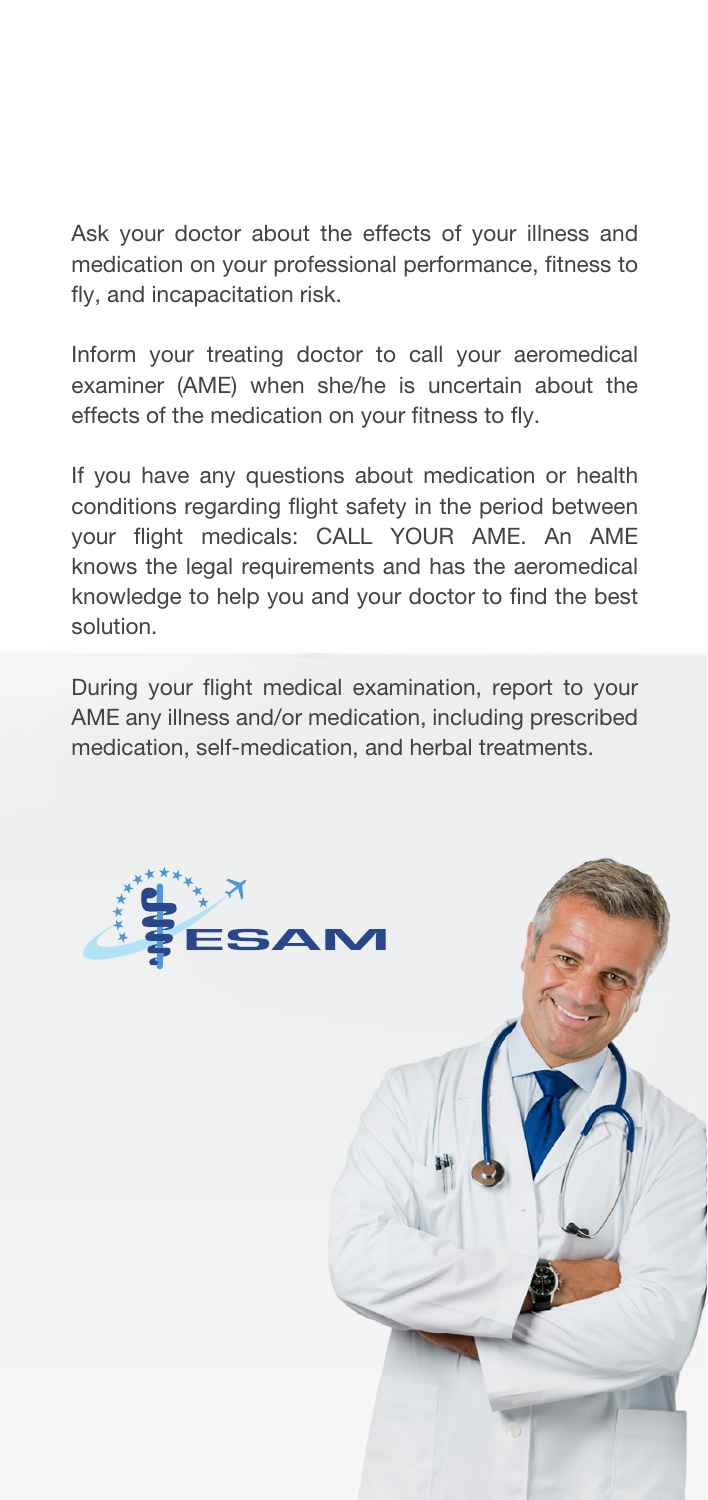

### what the **DOCTOR** needs to know

You need to know that your patient is a pilot. Ask the pilot details about the working conditions of the job:

what are the physical and mental capacities needed, workload/fatigue, and circadian aspects (e.g. night flying, early starts, time-zone crossing).

Consider the effects of the illness and medication on the flying performance of your patient. A pilot is fit to fly if:

1) he/she can execute all functions on board even in difficult operational circumstances;